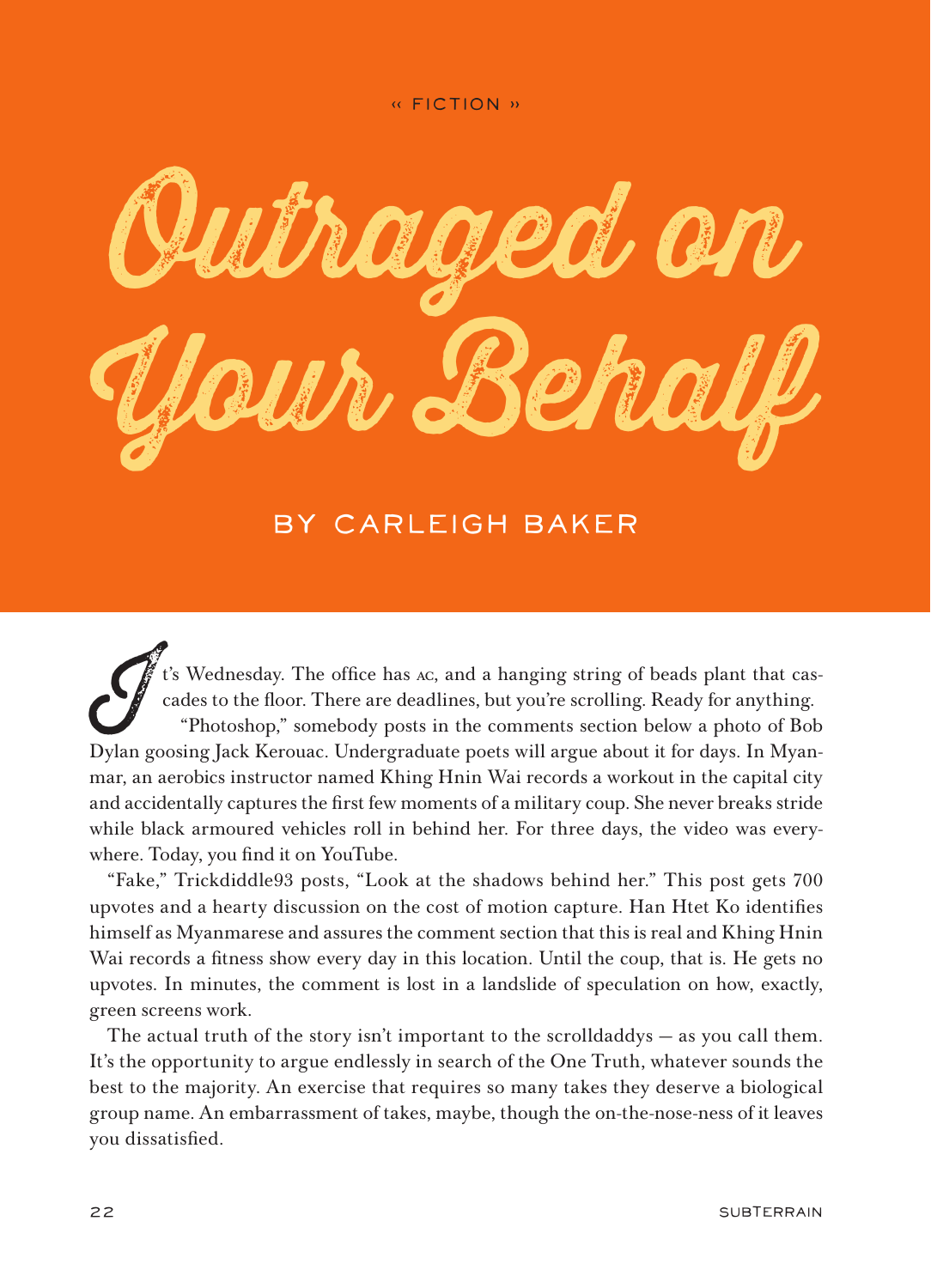

photograph by derek von essen

"No," you say out loud, to break the spell. Reading the comments section only frustrates things. The woman in the adjoining cubicle cocks an ear in your direction but you ignore her.

You need to revolutionize the system, change the game. Which game is still unclear because they all need changing. You type, We need to do something about, and pause. After a while, you find a tweet about workplace equity that seems juicy and read what others are saying about it, until the #Fire-Season hashtag takes over your feed. Pictures of that apocalyptic sunrise no digital camera ever gets right — a maraschino cherry in a shot of dishwater.

The photos are coming from all across the province and south into the States. California, where it burns so hard every summer

Mom says it's a wonder there's any celebrities left. But it's your province burning hard this year. Lightning strikes. Careless smokers. In the last eight hours, a fire at Tetley Creek has jumped the highway and burned through seventy hectares in the direction of your hometown. The regional district map is dotted with cartoonish markers that look like flame emojis.

It's lunch time, so you stick a burrito in the staff room microwave and text your parents, Everything okay out there?

Packing up just in case, is the reply. You run a mental inventory of all your stuff that's still at their condo — in boxes under the stairs. Old papers from university and stuffed animals. Christmas decorations. Things you'd meant to take with you to the city but there was never enough room. Then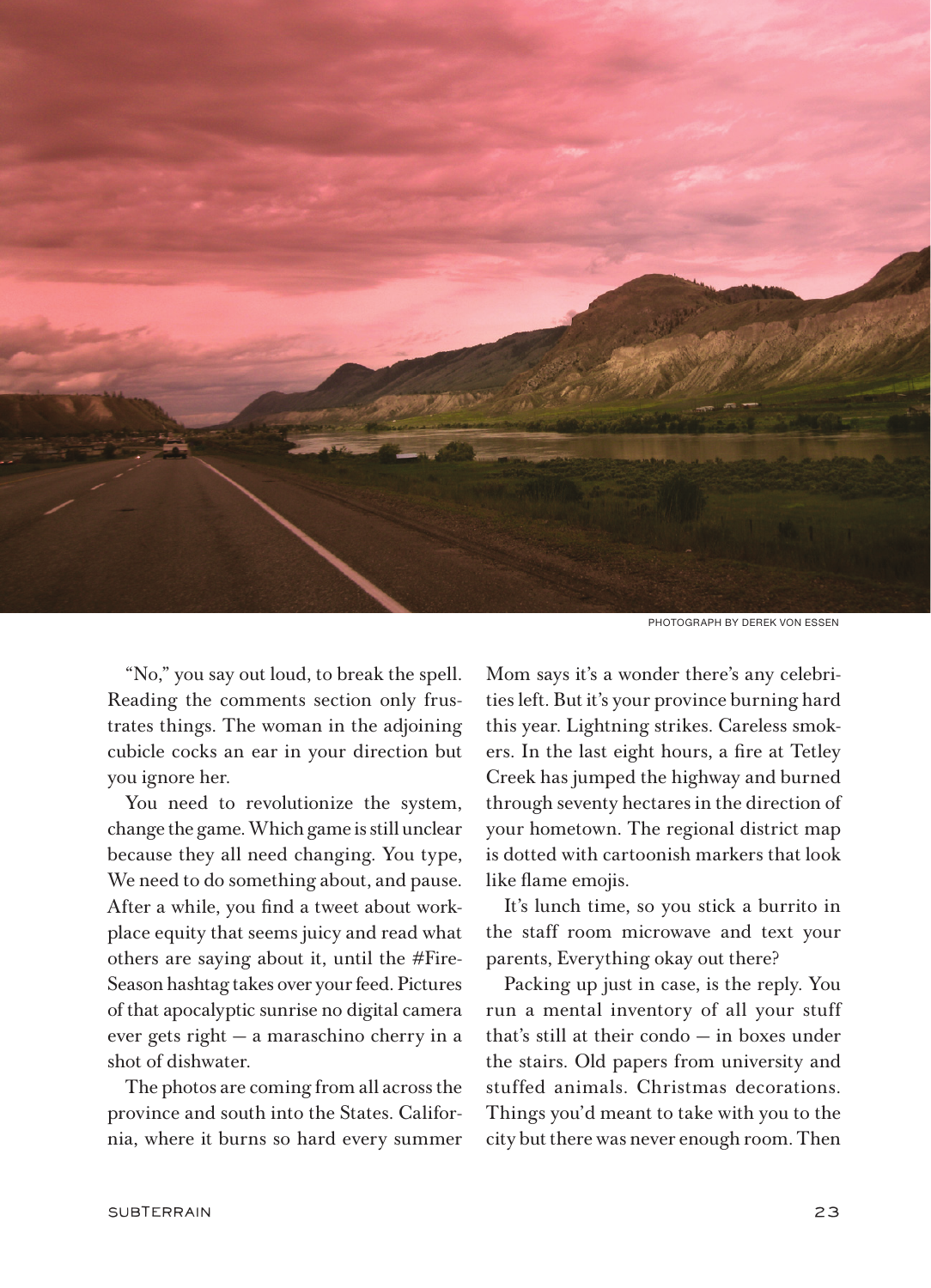you remember the sleeping bag, too bulky for anything other than car camping. Fleecelined with a cowboy print right out of the fifties. The musty hug of that sleeping bag fills the staff room and sinks you into a chair until a co-worker huffs about needing the microwave. A text, Can you pack the sleeping bag? is left in your drafts.

At five o'clock you buy a pack of cigarettes and smoke two in the alley before getting in the car to drive home. On the way over the bridge people are taking pictures of the pristine inlet before smoke season sets in.

On Thursday morning, the text arrives: Evacuating — on our way.

You text back: Like a vacation! But they don't respond.

When you were a kid, your teacher parents got summers off but no pay, so vacations were done on the cheap. You crossed the border and camped down the us coastline. They always insisted on leaving before dawn. It was cooler and the roads were empty. They made a bed for you in the backseat of the station wagon and put a Capri Sun juice in the cupholder. Under the sleeping bag, your view was of the street lights they passed on the way out of town, and when those disappeared, the trip officially started. Every time new lights split across the car roof like a laser, the possibility of a pit stop presented itself, but Dad only stopped when Mom wanted a coffee. When the sun rose you knew the campground was getting close. Usually you arrived before the people camping in your site had left, so you and your parents sat in a booth at an ihop, eating slowly — pancakes with pineapple and bananas and tiger butter. The parents drinking cup

after cup of coffee, watching the parking lot fill up with locals.

This nostalgia is too indulgent for the office. A finger in the string of beads plant reveals dry soil so you consider pouring a glass of water into it but the tag says "drought resistant." You drink the water instead.

"My parents are being evacuated," you say to the woman in the cubicle.

She shakes her head slowly. "I'm so sorry."

Her empathy is fake but the words feel good.

At five o'clock you leave the office and are faced with that same sun from the internet, and the smell of smoke. The closest fires are three hundred kilometres away. Your parents will have travelled two hundred kilometres by now, and will be arriving at the door around seven. The provincial State of Emergency should have allowed you to take off early but they don't work that way. It gives the government power to seize personal property, restrict travel, or enter into any building or land without a warrant. And that's about it.

Your car does not have ac so you sweat like overnight cheese, cataloguing clean sheets and towels and trying to remember the last time you dusted the guest room.

"It won't matter," you say out loud, but it will matter, they need to see an adult in an adult's home. Adults dust the guest room.

After Washington, your camping tour hit Northern Oregon. Peterman's campground had a cement pool with no shallow end, so you had to wear water wings. A sign on the chain link fence said "Welcome to our ool, notice there's no "P" in it." You spent a lot of time wondering what would happen if you peed in there and then one day you found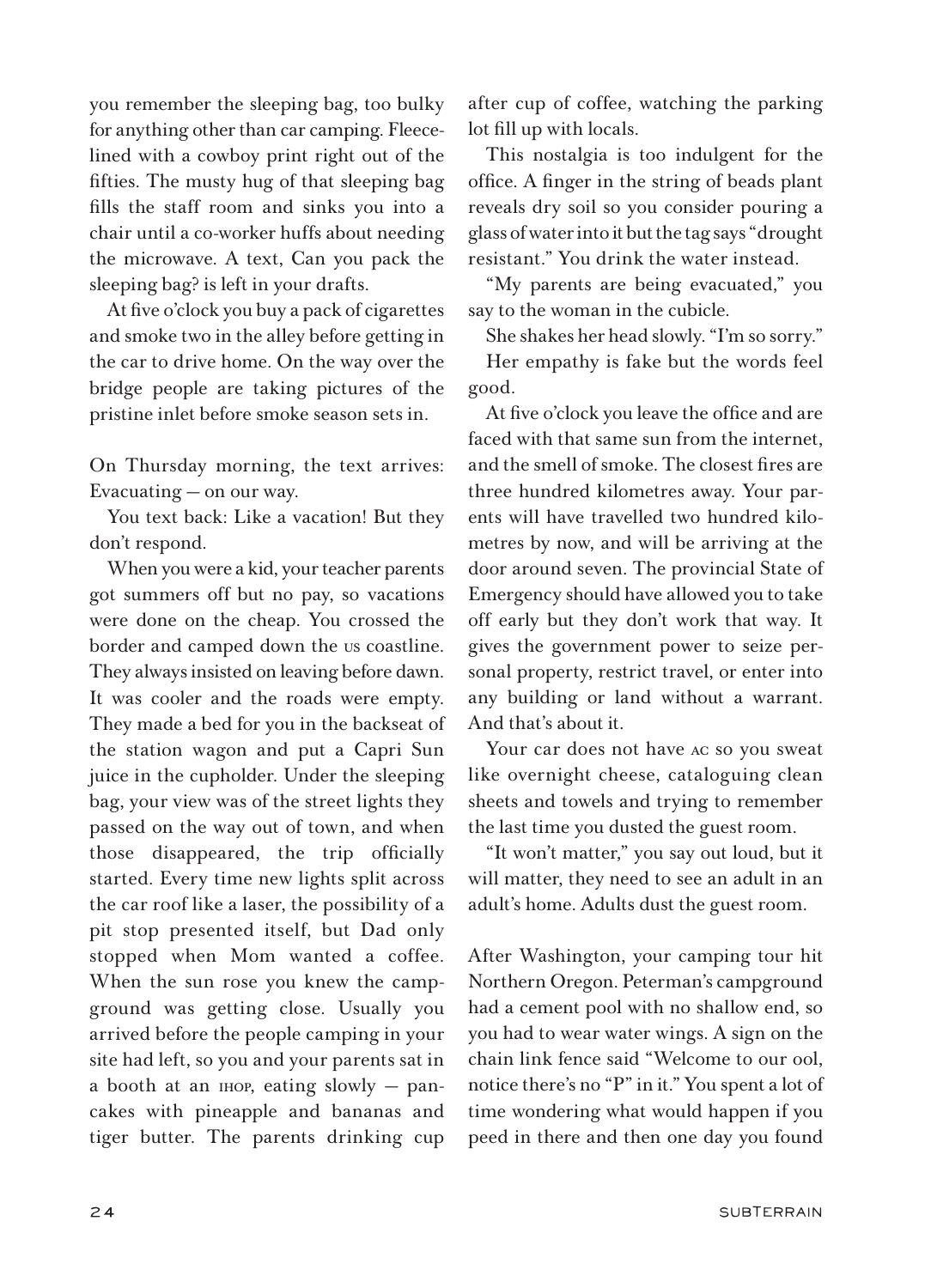out. Nothing. A first brush with the honour system.

Your parents had their honeymoon at this campsite when they were young hippies. They eloped, drove down the coast, and picked the first place that had a vacancy. Dad likes to tell the story of how they pitched their tent right on beach that night, against campground rules. The tide came in and they woke to the ocean at their feet. Since then, Mom prefers to lounge poolside. At Peterman's, teenagers dared each other to jump off the high dive and grandmothers pulled on rubber swim caps before easing themselves onto an air mattress. The smell of chlorine and cut grass at the outdoor pool in Vancouver always brings Peterman's back to you in first person point of view — the particular angle that those stupid water wings held you at, just below the deck, forward, and down so if you weren't kicking hard all you could do was count the Band-Aids collecting at the bottom drain.

At home, your pet bunny is flopped in front of the box fan, sleeping with his eyes open. It's a thing some prey animals do to look less like a target. Your parents had to leave their cat at home, a home that could burn to the ground in hours. Kneeling in front of the comatose bunny, you finally dip your toes in the potential for disaster this whole situation presents and have a cry. The bunny, startled to life, runs under the couch.

"Sorry," you say, "Sorry." Adults don't cry when there's work to be done.

At seven o'clock, the text arrives while you're folding towels. Be right down, you reply. When the elevator doors open on the first floor the people standing there look more like bunnies than parents — eyes open, but asleep. Then Mom comes to life.

"The traffic was terrible," she says.

"I'm sorry." You reach for her bag but she loops it around her shoulder.

There's a lot to navigate: underground parking, hastily packed luggage, mom's walker.

She huffs at the elevator doors, "honestly, who designs these?" On your floor, she points out that the hallways smell like Hamburger Helper. Dad greets passing neighbours taking their dogs out, saying things like "Hello, fun seekers!" They come from a town where everyone knows each other. They taught everyone's kids. Hundreds of messages are already on their shared Facebook page from old students, offering well wishes and help. You feel smug to be the one actually delivering. All those years of sharing their attention.

When everyone's inside and the door's closed you finally hug, inhaling the same smells you've known for forty-four years, tinged with smoke. They show you where the falling ash burned holes in their jackets. Mom spends a little while eyeing the sparse decor you've managed to piece together over the last year, making suggestions you nod at vigorously but ignore. You do not share a design aesthetic with these people, but you did pull out the baskets she crochets and sends every few months and fill them with beach rocks and tea lights.

Once everyone's settled, the news goes on. Just like at their house. But this time cameras are pointed the forest you used to escape into to drink stolen beer and smoke cigarettes in high school. The fairgrounds that hosted a country music festival so big the town population tripled every July long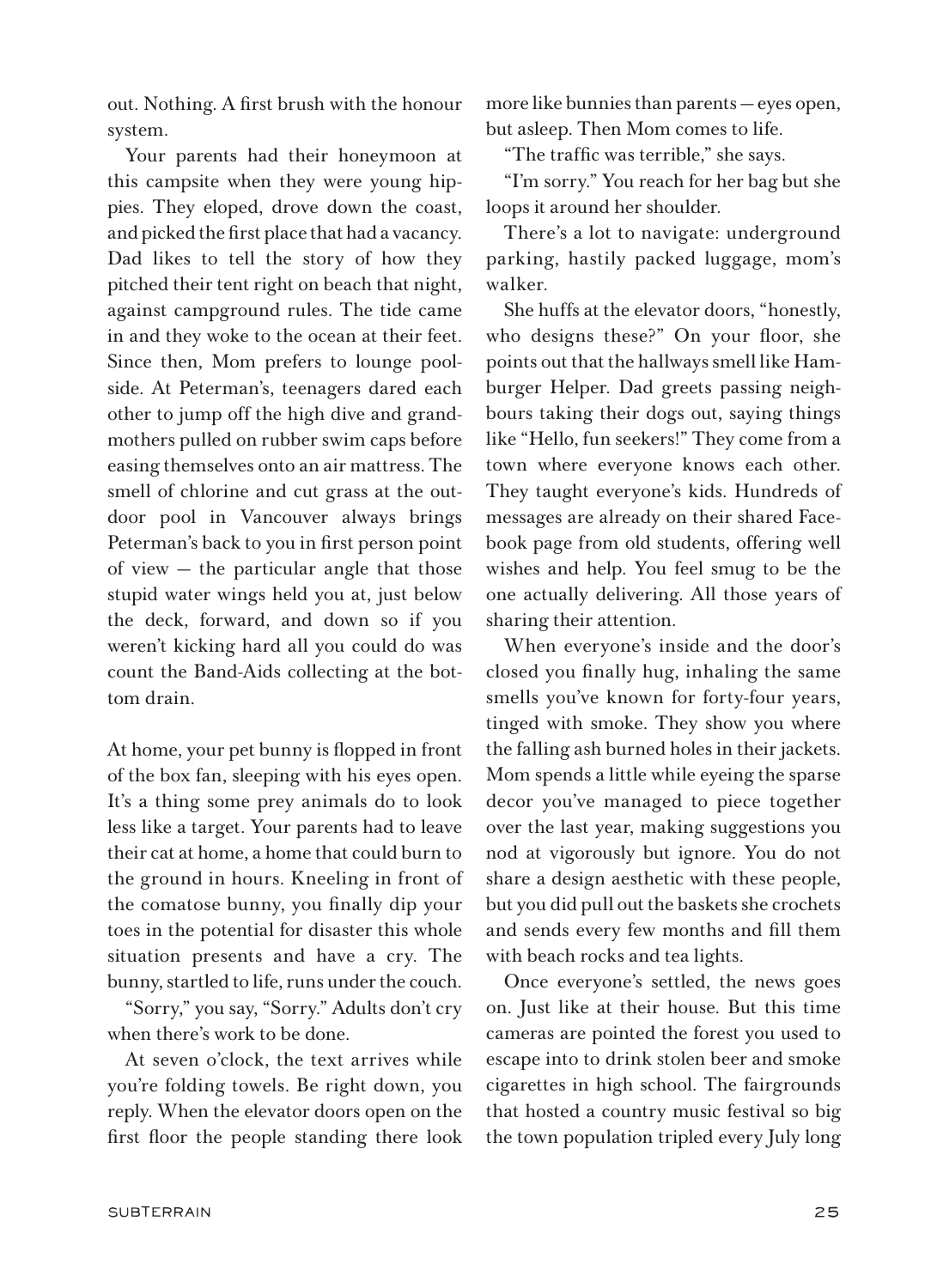

weekend. You always claimed not to like country music, but the year Johnny Cash played you and a friend tried to sneak onto the grounds through a hole in the fence. It was too dark, and you never found the hole, but you could hear the man in black clearly from the hillside so you just set up a blanket and lay under the stars and listened.

You serve sparkling water and tea and digestive cookies. Pepto Bismol for Dad. You tell Mom she can smoke on the porch, and hope the neighbours won't mind. If there was any fear about making conversation (and there always is) the news alleviates it. While they heckle Ian Hanomansing you pick up your phone and order Chinese food. Pull out bowls and soy sauce packets and unused chopsticks from past sushi orders and set them up on the coffee table. When the food arrives you eat with the patio door shut and the fans on, watching the sun scroll out of sight. Dad suggests you put on the ball game to take your minds off things. While they heckle Buck Martinez, the bunny settles on Mom's lap — she's always had a way with animals. When their eyelids start to droop you put them to bed, making sure there's an extra blanket even though it's way too hot for that.

"Remember when we used to tuck you in at night?" Dad says. He loves to tell the story about how you used to say "Don't forget me,"

as if they might wake up in the morning as strangers.

"I remember," you say.

This is the first time they've been at your home since you moved to the city. After they've gone to bed you put some ice in a glass, pour bourbon over it, and tweet "My parents' house burnt down, fuck the climate crisis." In that moment, you are angry enough for it for feel like the truth. The like count rises steadily, each new heart bringing a surge of satisfaction. Finally, a game to change.

In the morning, you wake to coffee, doughnuts, and the morning news. Dad's already been to Tim Hortons.

"How's it looking?" You ask.

"Big rain last night," he says.

Mom, straight backed, sniffles a little. "What a relief."

They seem so much more delicate than the last time you saw them — Christmas two years ago. They'd had the place painted and replaced all the furniture with new stuff from the Brick, so it was barely recognizable. But Dad had read *Emmett Otter's Jugband Christmas* and Mom had sworn that this was the last year they'd bother decorating, the two family traditions. Somehow now they look less distinct in person than your memories.

"I'll make eggs," you say, just as work calls. Your boss is beside herself. "Jesus, I saw the news. You need the day off?"